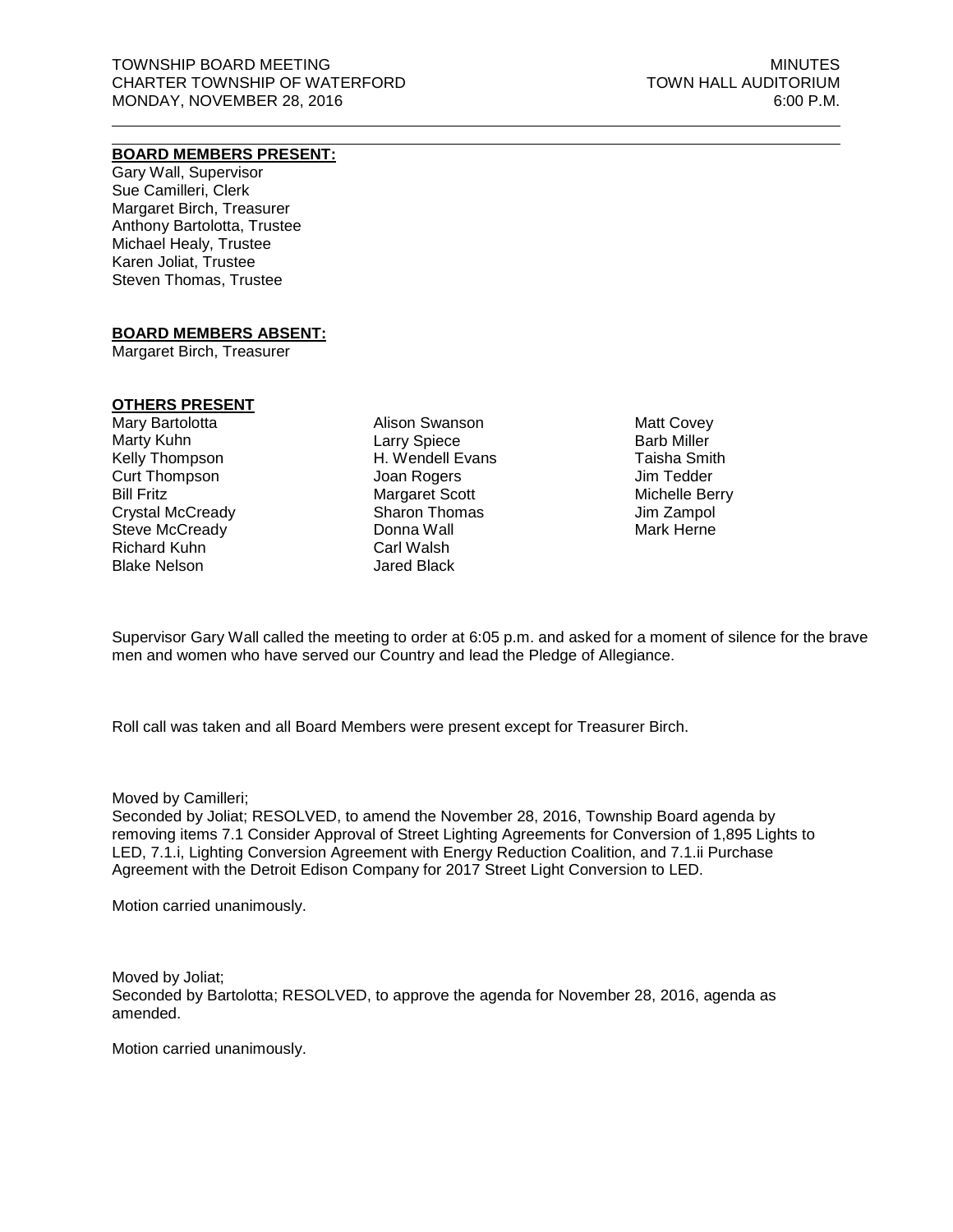Moved by Joliat,

Seconded by Bartolotta; RESOLVED, to approve the November 14, 2016, Township Board Meeting minutes, as presented.

Motion carried unanimously.

Moved by Bartolotta;

Seconded by Thomas; to approve the payment of the bills for November 28, 2016, as presented. A list of the bills is attached to these minutes. A roll call vote was taken.

Ayes: Wall, Camilleri, Bartolotta, Healy, Joliat and Thomas Nays: None Absent: Birch

Motion carried unanimously.

## **ANNOUNCEMENTS**

4.1 The Waterford Township Police Department and Waterford Regional Fire Department will go face to face in a friendly fundraising and awareness competition during No-Shave November to help fight cancer.

No-Shave November is a month long journey during which participants forgo shaving in order to Evoke conversation and raise cancer awareness. The goal of No-Shave November is to grow awareness by embracing our hair, which many cancer patients lose, and letting it grow. Police Officers and Firefighters will donate the money typically spent on shaving to help educate people about cancer prevention, save lives, and aid those fighting the battle.

The growing may begin at 12:01 a.m. on November 1, 2016, and the Police Officers and Firefighters may keep their beard, mustache, or goatee through the end of November. In order to participate, each member who chooses to do so must donate \$25.00 through the No-Shave.org website. <https://no-shave.org/>

Donations can be made online per participant or in support of the whole team. Search the No Shave website for these team names: Police: Waterford Police Blue Beards / Fire: Waterford Regional Fire Department. The No-Shave.org website, <https://no-shave.org/> will handle all the donations. We will not accept "cash." The website calculates all donations, per person and per team.

Our goal is \$5,000.00 for the cause and bragging rights to the winner. We are encouraging our Police Officers and Firefighters to tell their friends, family, and citizens when they ask. Donations can be made in the name of the Police Officer or Firefighter and/or the team name.

- 4.2 Join us Tuesday, November 29th for the 30th Annual Tree Lighting celebration at Town Hall from 6:00 p.m. to 8:00 p.m. Come see the official Township tree for its ceremonial lighting and visit with Santa & Mrs. Claus (don't forget your cameras!). Concessions will be available for purchase. Several free craft activities for children. We are also accepting donations of non-perishable food items and unwrapped toys for the Goodfellows baskets for Waterford families this holiday season.
- 4.3 Save the Date for Waterford Coalition for Youth's "Dashing Through December" on Saturday, December 3rd from 10:00 a.m. to 4:00 p.m. at Donelson Hills Elementary. Featuring handmade and private/home business vendors with offerings to help jump-start your holiday shopping. Vendors who would like to sign up for a table can call the Coalition at 248-618-7424. Proceeds benefit Waterford Coalition for Youth programs.
- 4.4 Plan ahead to attend the 35th Annual Holiday Extravaganza on Saturday, December 3rd in Pontiac. Join Waterford Township along with Auburn Hills, Pontiac and White Lake as we come together to kick off the holiday season with family friendly holiday fun including a parade,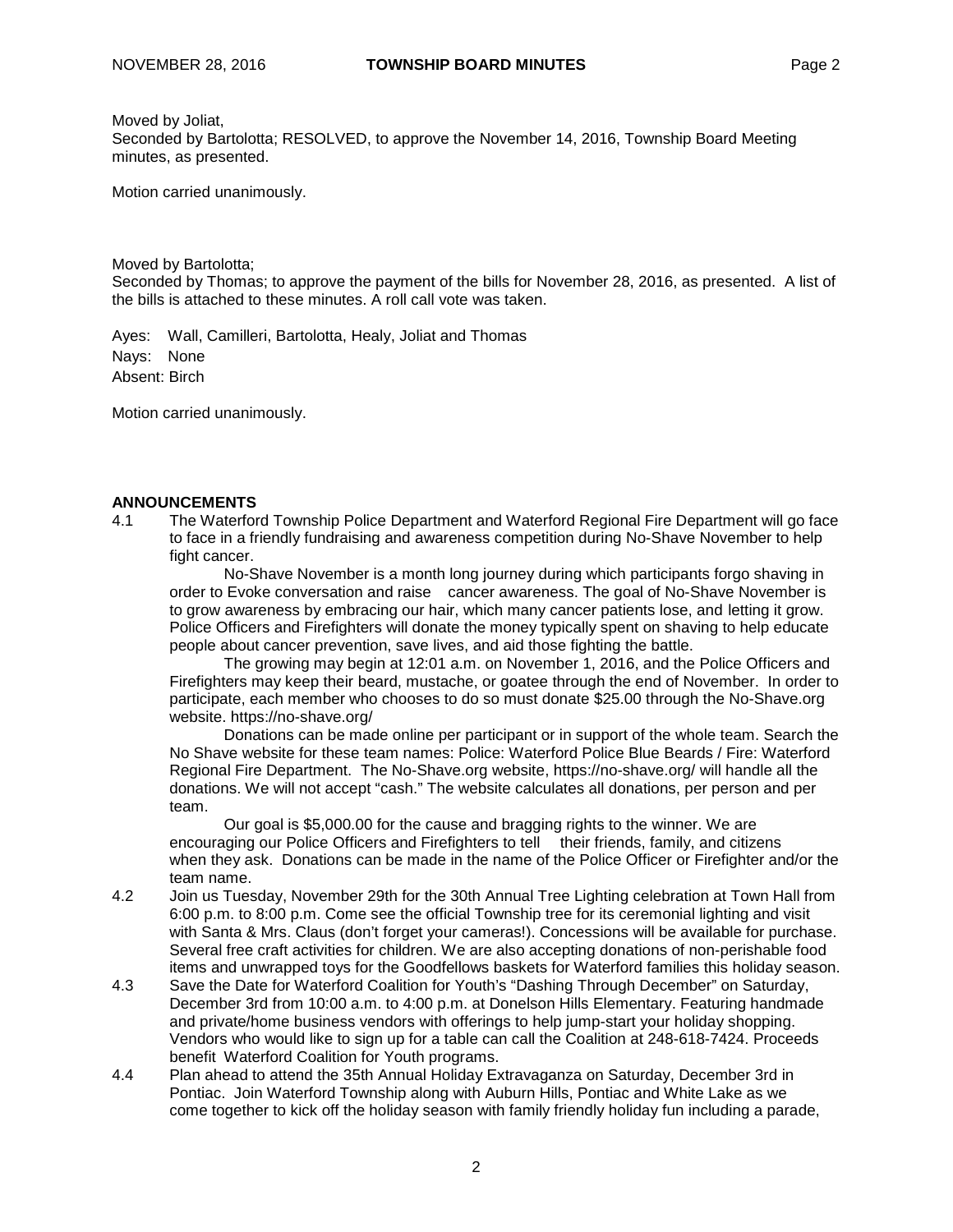WinterFUN festival and more fun for the whole family. The WinterFUN Festival from 8:00 a.m. to 10:30 a.m. at the Crofoot located at 1 Saginaw St. is free and features live ice carving, a visit with a reindeer, face painting, crafts, and more! Then at 11am, head outside for a huge parade featuring 100 characters and dozens of floats. The parade route will begin on Cesar E. Chavez Ave at the Oakland Livingston Human (OLHSA) and continue down Saginaw Street and ends at the Pontiac City Square (Lot 9). For more information, visit [www.holidayextravaganza.org](http://www.holidayextravaganza.org/)

- 4.5 Attention all "Snowbirds"! Headed to a warmer climate? Please contact the Waterford Assessing Department with your forwarding address if you are leaving town for the winter. Even though you may have your mail forwarded by the U.S. Post Office, property tax bills and assessments notices are not forwarded. Please call 248-674-6270 to let us know your Winter address.
- 4.6 Waterford Township is seeking a member to serve on the Board of Review for the two-year period January 1, 2017 through December 31, 2018. The Board of Review consists of three taxpaying Electors of Waterford Township who shall be property owners of land within the Township. The members shall be appointed by the Township Board of Trustees. If you wish to serve the community as a member of the Board of Review, please submit a letter of interest and qualifications to Gary Wall, Waterford Township Supervisor by December 2, 2016. Submissions may be emailed to [gwall@waterfordmi.gov;](mailto:gwall@waterfordmi.gov) mailed to Gary Wall, Township Supervisor 5200 Civic Center Dr. Waterford, MI 48329; hand delivered to the same address; or faxed to 248-674-5451.
- 4.7 Waterford Township Administrative offices will be closed Friday, December 23rd, Monday, December 26th, Friday December 30th, and Monday, January 2nd in observance of Christmas Eve, Christmas, New Year's Eve and New Year's Day. Emergency services remain available during this administrative closure.
- 4.8 The Waterford Public Library will be closed on the following dates: (Please note the Library is always closed on Fridays in addition to the following dates) December 24, 25 & 26, 2016, December 31, 2016, and January 1 & 2, 2017
- 4.9 On behalf of the Board of Trustees and the employees of Waterford Township, we wish you a safe, happy, and healthy holiday season.
- 4.10 Trustee Joliat read a letter from Auburn Hills Fire Department Chief.

In the early morning hours of Tuesday, November 8, 2016, the City of Auburn Hills was called to a structure fire at Beacon Hill apartment complex on Walton Boulevard, east of North Squirrel Road. As a high density residential development, our thoughts immediately go to the potential impact on the safety of the people living in those dwellings and the possible spread of the fire into other buildings. Our quick response becomes of the utmost importance.

It's times like these that we have an added appreciation for our neighboring communities and the mutual aid agreements we have in place to assist one another. The commitment of your department to assist Auburn Hills in a time of need was clearly evident on November 8<sup>th</sup> and for that reason, we wish to say thank you to you and the members of your department who answered the call that day. Please also extend our many thanks to your community leaders for their ongoing support.

# **5. Awards & Presentations**

5.1 Swearing in Ceremony for New Township Board of Trustees

Judge Kuhn took a moment to welcome and congratulate the newly elected Judge Todd Fox. Judge Kuhn administered the Oath of Office to the New Township Board of Trustees and congratulated the Board of Trustees.

5.2 Promotional Recognition - Waterford Police Personnel Lt. Jack Sutherland, Sgt. Mike Taylor, Officer Joshua Adams, Officer Carl Swanson

Police Chief Underwood congratulated Lt. Sutherland, Officer Adams and Officer Swanson on their Promotions and thank them for serving our Community. The Board offered their congratulations.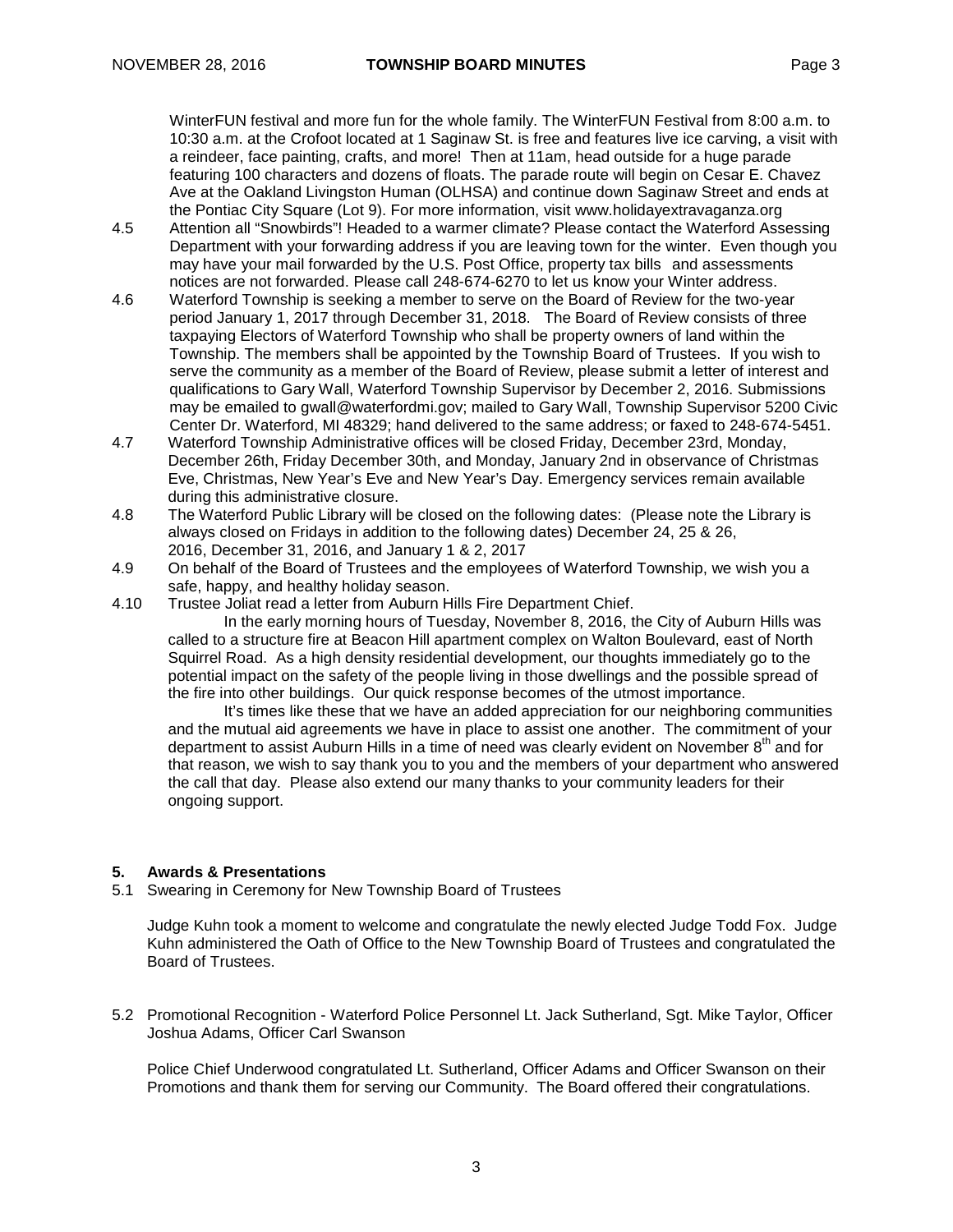# **REPORTS**

**1. Assessor's Office Report – November 2016**

Moved by Bartolotta; Seconded by Camilleri; RESOLVED, to receive the November 2016, Assessor's Office Report.

Motion carried unanimously.

## **2. Cable Department – October – November 2016**

Moved by Joliat; Seconded by Bartolotta; RESOLVED, to receive the November 2016, Cable Department Report.

Motion carried unanimously.

## **3. Clerk's Office Report –September 2016**

Moved by Bartolotta; Seconded by Thomas; RESOLVED, to receive September 2016, Clerk's Office Report.

Motion carried unanimously.

#### 4. **Development Services Report – August 2016 and September 2016**

Moved by Camilleri; Seconded by Joliat; RESOLVED, to receive September 2016, Clerk's Office Report.

Motion carried unanimously.

#### 5. **Fire Department – October 2016**

Moved by Healy; Seconded by Bartolotta; RESOLVED, to receive October 2016, Fire Department Report.

Motion carried unanimously.

#### 6. **IS Department Report – October 2016**

Moved by Joliat; Seconded by Camilleri; RESOLVED, to receive October 2016, IS Department Report.

Motion carried unanimously.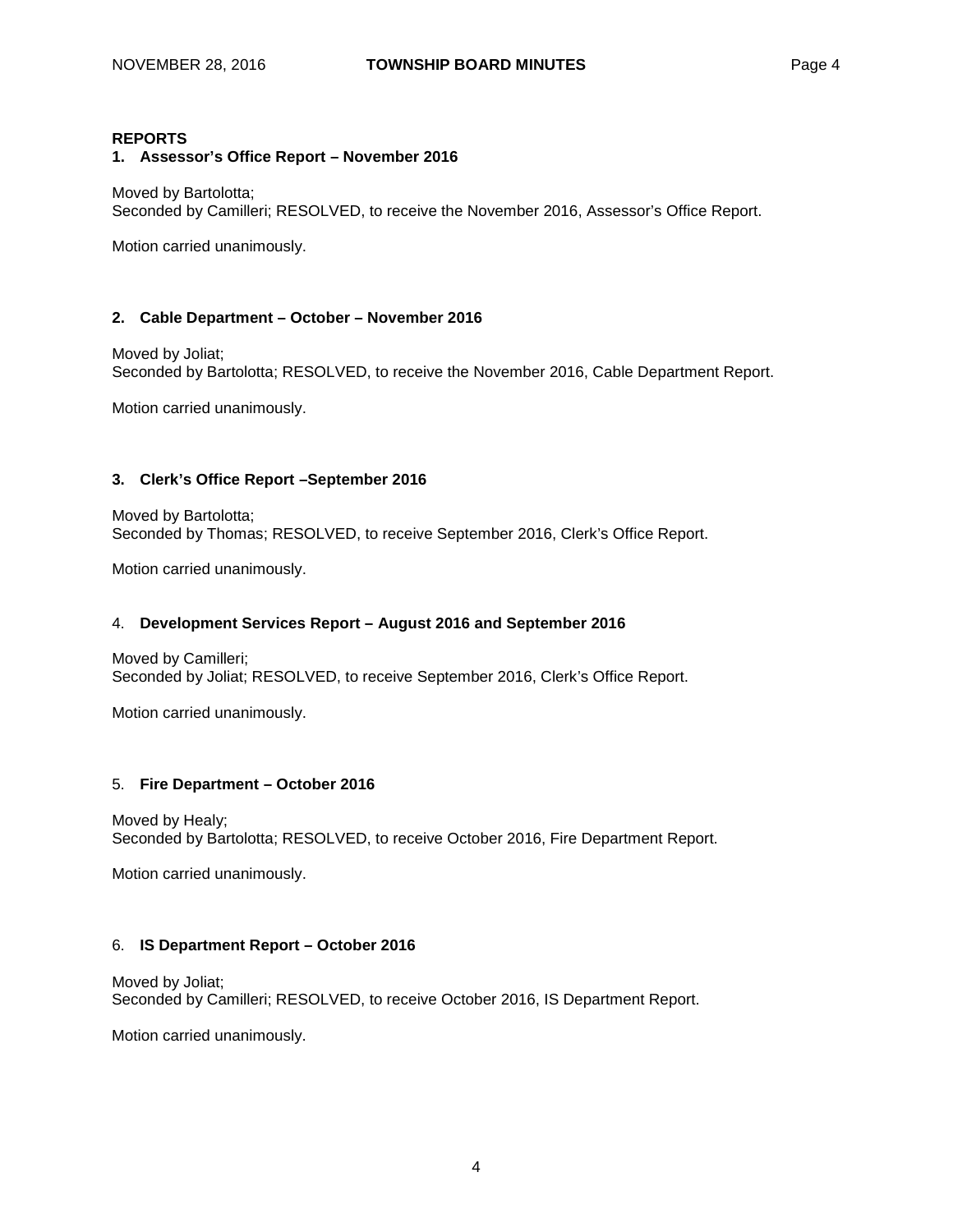## 7. **Library Report – October 2016**

Moved by Bartolotta; Seconded by Joliat; RESOLVED, to receive October 2016, Library Report.

Motion carried unanimously.

## 8. **Police Department Reports – September and October 2016**

Moved by Bartolotta; Seconded by Thomas; RESOLVED, to receive September and October 2016, Police Department Report.

Motion carried unanimously.

## 9. **Treasurer's Report – October 2016**

Moved by Joliat; Seconded by Camilleri; RESOLVED, to receive October 2016, Treasurer's Report.

Motion carried unanimously.

#### **NEW BUSINESS 1. World Pancreatic Cancer Day 2016 Proclamation**

Clerk Camilleri read the following proclamation.

## **World Pancreatic Cancer Day 2016 PROCLAMATION**

**WHEREAS,** in 2016, an estimated 53,070 people in the United States will be diagnosed with pancreatic cancer, one of the deadliest cancers, and 41,780 will die from the disease; and

**WHEREAS**, pancreatic cancer surpassed breast cancer this year to become the third leading cause of cancer death in the United States, and it is projected to become the second leading cause of cancer death by 2020 with an estimated 418,451 new pancreatic cases diagnosed worldwide by that time; and

**WHEREAS**, pancreatic cancer is the only major cancer with a five-year relative survival rate in the single digits at just eight percent; and

**WHEREAS**, when symptoms of pancreatic cancer present themselves, it is generally in later stages, and 71 percent of pancreatic cancer patients die within the first year of their diagnosis; and

**WHEREAS**, approximately 1,520 deaths related to pancreatic cancer will occur in Michigan in 2016; and

**WHEREAS**, pancreatic cancer is the seventh most common cause of cancer-related death in men and women across the world; and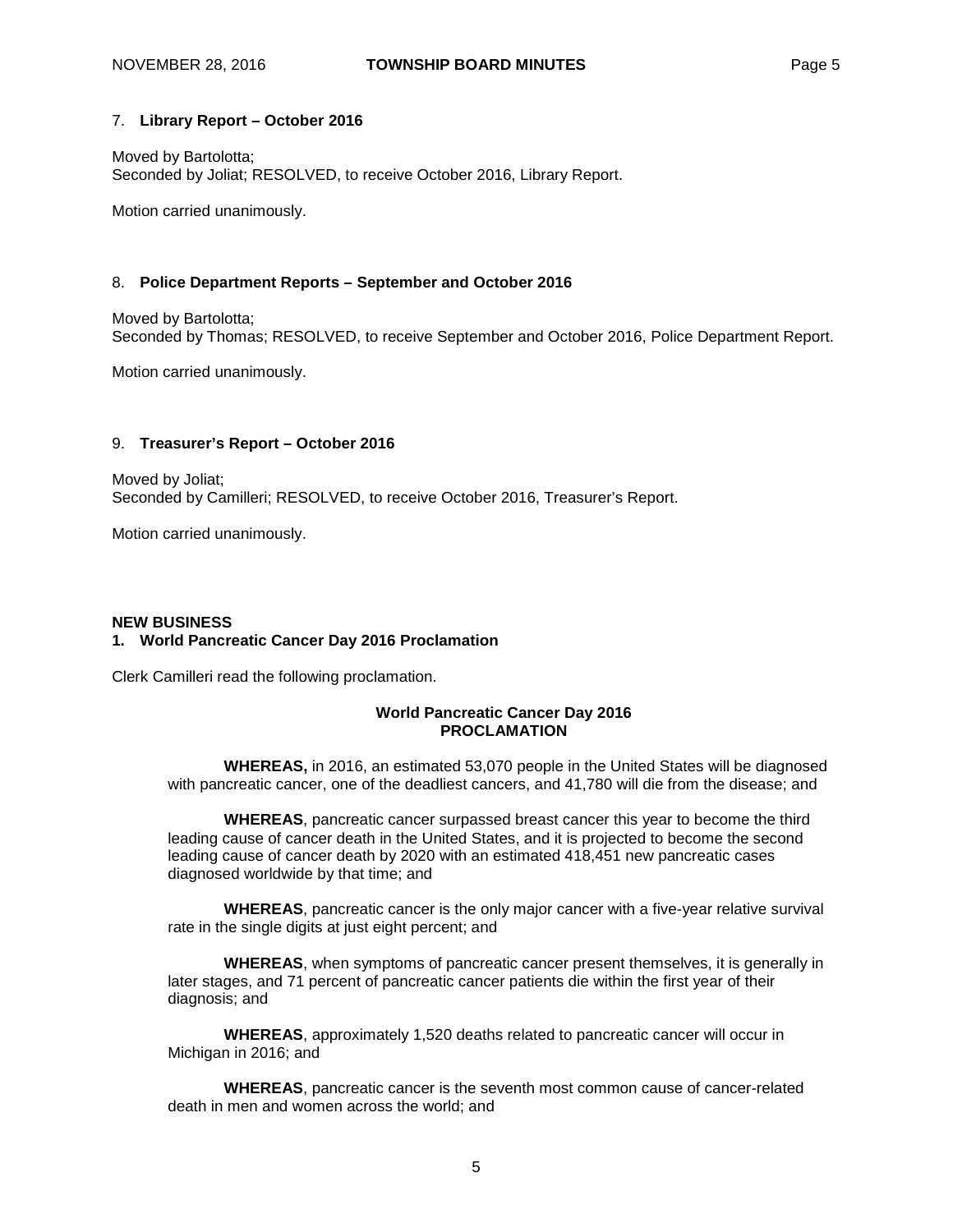## World Pancreatic Cancer Day 2016 Proclamation Continued.

**WHEREAS**, the good health and well-being of the residents of Waterford Township are enhanced as a direct result of increased awareness about pancreatic cancer and research into early detection, causes and effective treatments.

**NOW, THEREFORE**, be it resolved that Waterford Township recognized and designates November 17, 2016 as "World Pancreatic Cancer Day".

I hereby certify that this Proclamation was made by the Charter Township of Waterford Board of Trustees at a regular meeting on November 28, 2016.

Charter Township of Waterford

\_\_\_\_\_\_\_\_\_\_\_\_\_\_\_\_\_\_\_\_\_\_\_\_ \_\_\_\_\_\_\_\_\_\_\_\_\_\_\_\_\_\_\_\_\_\_\_\_\_\_\_\_\_\_\_\_\_\_\_\_ Date **Sue Camilleri, Township Clerk** 

Moved by Joliat;

Seconded by Bartolotta; RESOLVED, to approve the World Pancreatic Cancer Day 2016 Proclamation; a roll call vote was taken.

Ayes: Wall, Camilleri, Bartolotta, Healy, Joliat and Thomas Nays: None Absent: Birch

Motion carried unanimously.

# **2. 2017 Township Board Meetings, Workshop Sessions and Holidays Observed with Office Closings**

Clerk Camilleri Presented the 2017 Township Board Meetings, Workshop Sessions and Holidays Observed with Office Closings.

Moved by Camilleri;

Seconded by Thomas; RESOLVED, to approve the 2017 Township Board Meetings, Workshop Sessions and Holidays Observed with Office Closings amending Workshop Sessions to from 2016 to 2017, moving the December 11, 2016, Township Board Meeting to Wednesday, December 13, 2016, and adding a workshop session on Wednesday, December 13, 2016 at 4:00 p.m.

Motion carried unanimously.

#### **3. Public Comments**

 Michelle Berry, ABC Harley Davison Owners/Toys for Tots have been at the M-59 and Pontiac Lake Road Intersection for 24 years. Ms. Berry is requesting a waiver to be allowed to solicit funds/toys on M-59.